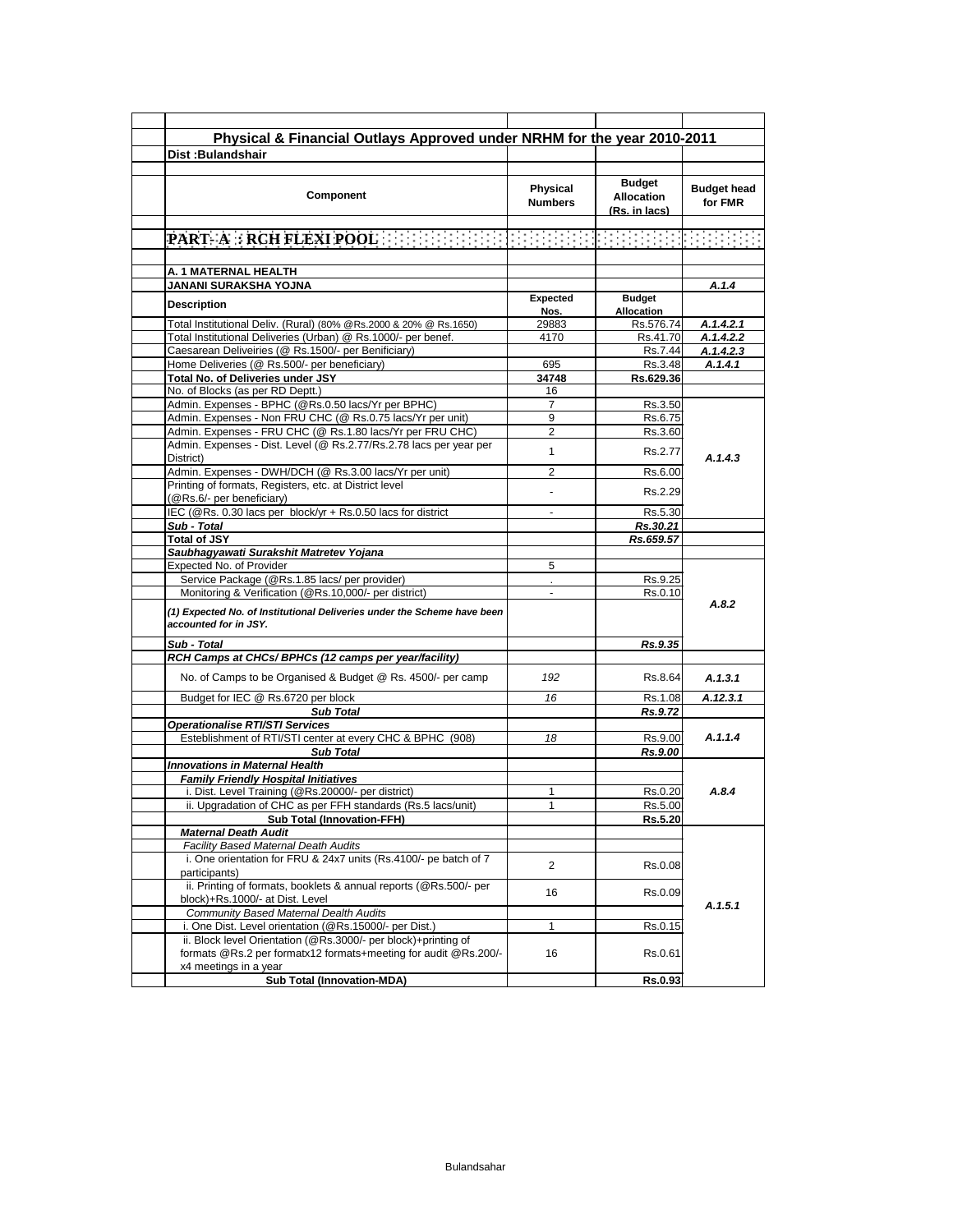| Component                                                                             | Physical<br><b>Numbers</b> | <b>Budget</b><br><b>Allocation</b><br>(Rs. in lacs) | <b>Budget head</b><br>for FMR |
|---------------------------------------------------------------------------------------|----------------------------|-----------------------------------------------------|-------------------------------|
| <b>Pregnant Women &amp; Child Tracking</b>                                            |                            |                                                     |                               |
| i. Orientation Workshop                                                               |                            |                                                     |                               |
| (a) At Dist. Level                                                                    | $\mathbf{1}$               | Rs.0.29                                             | A.10.3                        |
| (b) At Block Level @ Rs.6500/- block                                                  | 16                         | Rs.1.04                                             |                               |
| ii. Printing of formats (730 format/block @Rs.2 per format)                           | 11680                      | Rs.0.23                                             |                               |
| Sub Total (Innovation-Preg. Women & child tracking)                                   |                            | Rs.1.56                                             |                               |
| <b>Strengthening of Sub Centers Accridited under JSY</b>                              |                            |                                                     |                               |
| Dissemination meeting in the District @ Rs 5000/-                                     | $\mathbf{1}$               | Rs.0.05                                             |                               |
| Upgradation of Sub Centre in Dist (From State Level)                                  | 25                         | Rs.0.00                                             | A.1.1.5                       |
| Sub Total (Innovation-S.C. Accridited under JSY))                                     |                            | <b>Rs.0.05</b>                                      |                               |
| Sub Total (Innovation in Maternal Health)                                             |                            | <b>Rs.7.75</b>                                      |                               |
| Sub-Total (Maternal Health)                                                           |                            | Rs.695.38                                           |                               |
| A.2 CHILD HEALTH                                                                      |                            |                                                     |                               |
| <b>Comprehensive Child Survival Programme (CCSP)</b>                                  |                            |                                                     |                               |
| CCSP Training - FBNC (in 1st & 2nd phase districts only)                              |                            |                                                     |                               |
| Training Site - District Women Hospital                                               |                            |                                                     |                               |
| <b>Expected No. of Participants</b>                                                   | 12                         |                                                     |                               |
| No. of Batches to be Organised and Budget @ Rs.12,000 per Batch                       | 2                          | Rs.0.24                                             | A.11.5.2                      |
| No. of Batches to be Supervised and Budget @ Rs.3,200 per Batch                       | 0                          | Rs.0.00                                             |                               |
| Sub - Total                                                                           |                            | Rs.0.240                                            |                               |
| <b>Training at Medical College under CCSP Prog</b>                                    |                            |                                                     |                               |
| Support staff to Medical Collage                                                      |                            | Rs.0.00                                             |                               |
| Physicians training/F-IMNCI                                                           |                            | Rs.0.00                                             | A.11.5.2                      |
| <b>Sub Total</b>                                                                      |                            | Rs.0.000                                            |                               |
| <b>CCSP Training - NSSK (in 3rd phase districts only)</b>                             |                            |                                                     |                               |
| Training Site - District Women Hospital                                               |                            |                                                     |                               |
| <b>Expected No. of Participants</b>                                                   |                            |                                                     |                               |
| No. of Batches to be Organised and Budget @ Rs.38,500 per Batch                       | 0                          | Rs.0.00                                             | A.11.5.5                      |
| No. of Batches to be Supervised and Budget @ Rs.3,500 per Batch                       | 0                          | Rs.0.00                                             |                               |
| Sub - Total                                                                           |                            | Rs.0.00                                             |                               |
| CCSP Training of ASHAs, ANMs, LHVs - (1st & 2nd Phase                                 |                            |                                                     |                               |
| Districts)                                                                            |                            |                                                     |                               |
| Expected No. of Participants (approx. 24 per batch)                                   | 0                          |                                                     |                               |
| No. of Batches to be Organised and Budget @ Rs.1,65,000 per Batch                     | 0                          | Rs.0.00                                             | A.11.5.1                      |
|                                                                                       |                            |                                                     |                               |
| No. of Batches of ToT and Budget @ Rs.2,39,000 per Batch                              | 0                          | Rs.0.00                                             |                               |
| Sub - Total                                                                           |                            | Rs.0.00                                             |                               |
| CCSP Training of ASHAs, ANMs, LHVs - (3rd Phase Districts)                            |                            |                                                     |                               |
|                                                                                       |                            |                                                     |                               |
| Expected No. of Participants (approx. 24 per batch)                                   | 0                          |                                                     |                               |
| No. of Batches to be Organised and Budget @ Rs.1,65,000 per Batch                     | 0                          | Rs.0.00                                             | A.11.5.1                      |
| No. of Batches of ToT and Budget @ Rs.2,39,000 per Batch                              | 0                          | Rs.0.00                                             |                               |
| Sub - Total                                                                           |                            | Rs.0.000                                            |                               |
| <b>CCSP Training of Supervisors (in 1st &amp; 2nd phase districts</b><br>only)        |                            |                                                     |                               |
| No. of Batches (16 participants) to be Organised and Budget @<br>Rs.24,500 per Batch  | 21                         | Rs.5.145                                            | A.11.5.1                      |
| No. of Batches to be Supervised and Budget for Observer Visit @<br>Rs.3,200 per Batch | $\overline{4}$             | Rs.0.13                                             |                               |
| Sub - Total                                                                           |                            | Rs.5.273                                            |                               |
| <b>Site Stregthening</b>                                                              |                            |                                                     |                               |
| Strengthening of FBNC/NSSK Site (@ Rs.30,000/- per site)                              | 1                          | Rs.0.30                                             |                               |
| Strengthening of CCSP Training Site (@ Rs.2.33.500/- per site)                        | 0                          | Rs.0.00                                             | A.11.5.1                      |
| <b>Sub Total</b>                                                                      |                            | Rs.0.30                                             |                               |
| Establishment, Operationalisation & Construction of SNCU                              |                            |                                                     |                               |
| Establishment and Operating Exp. Of old SNCU in 7 Dist. @Rs.25                        |                            |                                                     |                               |
| lacs                                                                                  | 0                          | Rs.0.0                                              | A.2.2                         |
| Construction of of new SNCU in 5 Dist. (@Rs.30 lacs)                                  | 0                          | Rs.0.0                                              | A.9.2.2                       |
| Sub - Total                                                                           |                            | <b>Rs.0.0</b>                                       |                               |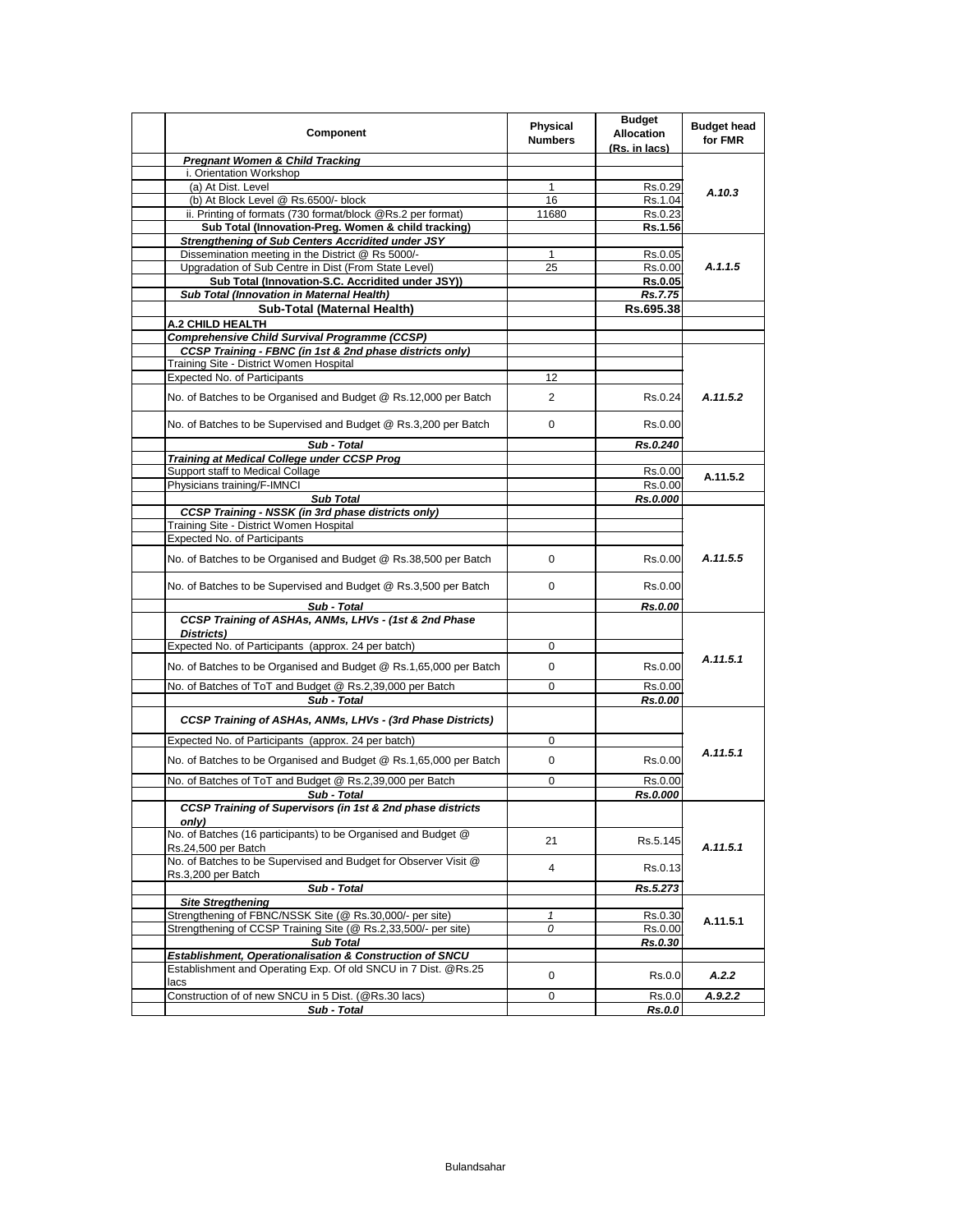| <b>Component</b>                                                                                                  | Physical<br><b>Numbers</b> | <b>Budget</b><br><b>Allocation</b><br>(Rs. in lacs) | <b>Budget head</b><br>for FMR |
|-------------------------------------------------------------------------------------------------------------------|----------------------------|-----------------------------------------------------|-------------------------------|
| Infant death audit (Aligarh & Banda only)                                                                         |                            |                                                     |                               |
| No. of blocks in the district                                                                                     | 0                          | Rs.0.0                                              | A.2.8                         |
| Sub - Total                                                                                                       |                            | Rs.0.00                                             |                               |
| Infant & Young Child feeding (IYCF)                                                                               |                            |                                                     |                               |
| Mass Awareness Campaign during World Breastfeeding Week                                                           | 1                          | Rs.0.50                                             | A.2.5                         |
| Sub - Total                                                                                                       |                            | <b>Rs.0.50</b>                                      |                               |
| Supportive Supervision through Reputed Institutions (for 1st &                                                    |                            |                                                     |                               |
| 2nd pase districts only)<br>One Supervisor per block @ Rs.5,000/- p.m. for 12 months                              |                            |                                                     |                               |
|                                                                                                                   | 0                          | Rs.0.0                                              |                               |
| Mobility for supervisors @ Rs.3,000/- p.m. for 12 months<br>Institutional support @ Rs.5,000/- p.m. for 12 months | 0<br>0                     | Rs.0.0                                              |                               |
|                                                                                                                   |                            | Rs.0.0                                              |                               |
| Sub - Total                                                                                                       |                            | Rs.0.00                                             |                               |
| Sub-Total (CCSP)                                                                                                  |                            | <b>Rs.6.31</b>                                      |                               |
| Implementation of Bal Swasthya Poshan Mah (BSPM)                                                                  |                            |                                                     |                               |
| Joint Meetings of Health & ICDS - 2 Planning Meetings at District                                                 | 1 Dist.                    | Rs.0.10                                             |                               |
| Level in a year @ Rs. 5000/- per meeting for 2 Rounds                                                             |                            |                                                     |                               |
| Joint planning meeting of health and ICDS at Block level Rs. 2000 per                                             | 16 Blocks                  | Rs.0.64                                             |                               |
| meeting for 2 rounds                                                                                              |                            |                                                     |                               |
| Joint Orientation of ASHAs & ANMs (@Rs. 25/- per participant) for 2                                               | 3240 ANM and               | Rs.1.62                                             | A.2.7                         |
| Rounds                                                                                                            | AWW                        |                                                     |                               |
| Printing of Guidelines, Reporting & Monitoring Formats (@ Rs.2,000/- per                                          | 16 Blocks                  | Rs.0.64                                             |                               |
| block/round) for 2 rounds<br>Dissemination meeting at District level Rs. 5000 per meeting per                     |                            |                                                     |                               |
| District for 2 Rounds                                                                                             | 1 Dist.                    | Rs.0.10                                             |                               |
| Sub - Total                                                                                                       |                            | Rs.3.10                                             |                               |
| <b>School Health Programme</b>                                                                                    |                            |                                                     |                               |
| Total No. of Blocks in the district                                                                               | 16                         |                                                     |                               |
| No. of Schools to be covered (60 Schools per block)                                                               | 960                        |                                                     |                               |
| District Sensitization workshop                                                                                   | 1                          | Rs. 0.15                                            |                               |
|                                                                                                                   |                            |                                                     |                               |
| Contingencies for printing of Health Card, etc. (@Rs.500/- per school)                                            | 960                        | Rs. 4.80                                            |                               |
| Budget for Mobility (@Rs.300 per visit x 1 visit)                                                                 | 960                        | Rs. 2.88                                            |                               |
| Sub Total (Prog. Implementation)                                                                                  |                            | Rs. 7.83                                            |                               |
| Traning program for 40 schools per block (where                                                                   |                            |                                                     |                               |
| program is already running)                                                                                       | 640                        |                                                     |                               |
| Training of District Trainers- Honorarium to district traininer @ Rs. 350                                         |                            |                                                     |                               |
| *2days                                                                                                            | 3                          | Rs. 0.02                                            |                               |
| Honorarium to traininees from block@ Rs. 400 *2days per block                                                     | 48                         | Rs. 0.38                                            |                               |
| Training of Block Trainers - Honorarium to block resource persons @                                               |                            |                                                     | A.2.4                         |
| Rs. 300 *2days*2 batches per block                                                                                | 48                         | Rs. 0.58                                            |                               |
|                                                                                                                   |                            |                                                     |                               |
| Honararium to Teachers @ Rs. 250*2 teachers per school *2 days                                                    | 1280                       | Rs. 6.40                                            |                               |
| <b>Sub Total (Training)</b>                                                                                       |                            | Rs. 7.38                                            |                               |
| For training program unspent balance is available at the district                                                 |                            | Rs. 4.70                                            |                               |
| <b>Actual Allocation for training</b>                                                                             |                            | Rs. 2.68                                            |                               |
| Weighing scale, Ht./Wt Charts, Measuring tape etc. @ Rs1000 per                                                   |                            |                                                     |                               |
| school x 20 new schools/block                                                                                     | 320                        | Rs. 0.00                                            |                               |
| Procurement of IFA tablets (30 mg tablets) for all schools                                                        | 14400000                   | Rs. 0.00                                            |                               |
| Procurement of deworming tablets for all schools                                                                  | 288000                     | Rs. 0.00                                            |                               |
| <b>Sub Total (Procurement)</b>                                                                                    |                            | Rs. 0.00                                            |                               |
| <b>Total (School Health)</b>                                                                                      |                            | Rs. 10.51                                           |                               |
| <b>Sub-Total (Child Health)</b>                                                                                   |                            | Rs.19.92                                            |                               |
| A3. Family Planning                                                                                               |                            |                                                     |                               |
| <b>Terminal/Limiting Methods</b>                                                                                  |                            |                                                     | A.3.1                         |
| Dissemination of manuals on sterilization standards & quality                                                     |                            |                                                     |                               |
| assurance of sterilization services                                                                               | 1                          | Rs. 0.40                                            | A.3.1.1                       |
| NSV Camps in Districts (6 camps/dist. @ Rs.35,000/- per camp)                                                     | 6                          | Rs. 2.10                                            | A.3.1.3                       |
| Compensation for Female Sterilization                                                                             | 6723                       | Rs. 67.23                                           | A.3.1.4                       |
| <b>Compensation for Male Sterilization</b>                                                                        | 232                        | Rs. 3.48                                            | A.3.1.5                       |
| Accrediation of private providers of sterilization services                                                       |                            |                                                     |                               |
| <b>Female Sterilization</b>                                                                                       |                            | Rs. 0.25                                            | A.3.1.6                       |
| Male Sterilization (NSV)                                                                                          |                            | Rs. 0.05                                            |                               |
| <b>Spacing Methods</b>                                                                                            |                            |                                                     | A.3.2                         |
| IUD services at health facilities/compensation                                                                    | 51676                      | Rs. 10.34                                           | A.3.2.2                       |
| Accrediation of private providers of IUD services                                                                 |                            | Rs. 0.03                                            | A.3.2.3                       |
| Family Welfare Counsellor@9000 per month                                                                          | 4                          | Rs. 4.32                                            |                               |
| <b>Sub Total</b>                                                                                                  |                            | Rs. 88.20                                           | A.9.1.5                       |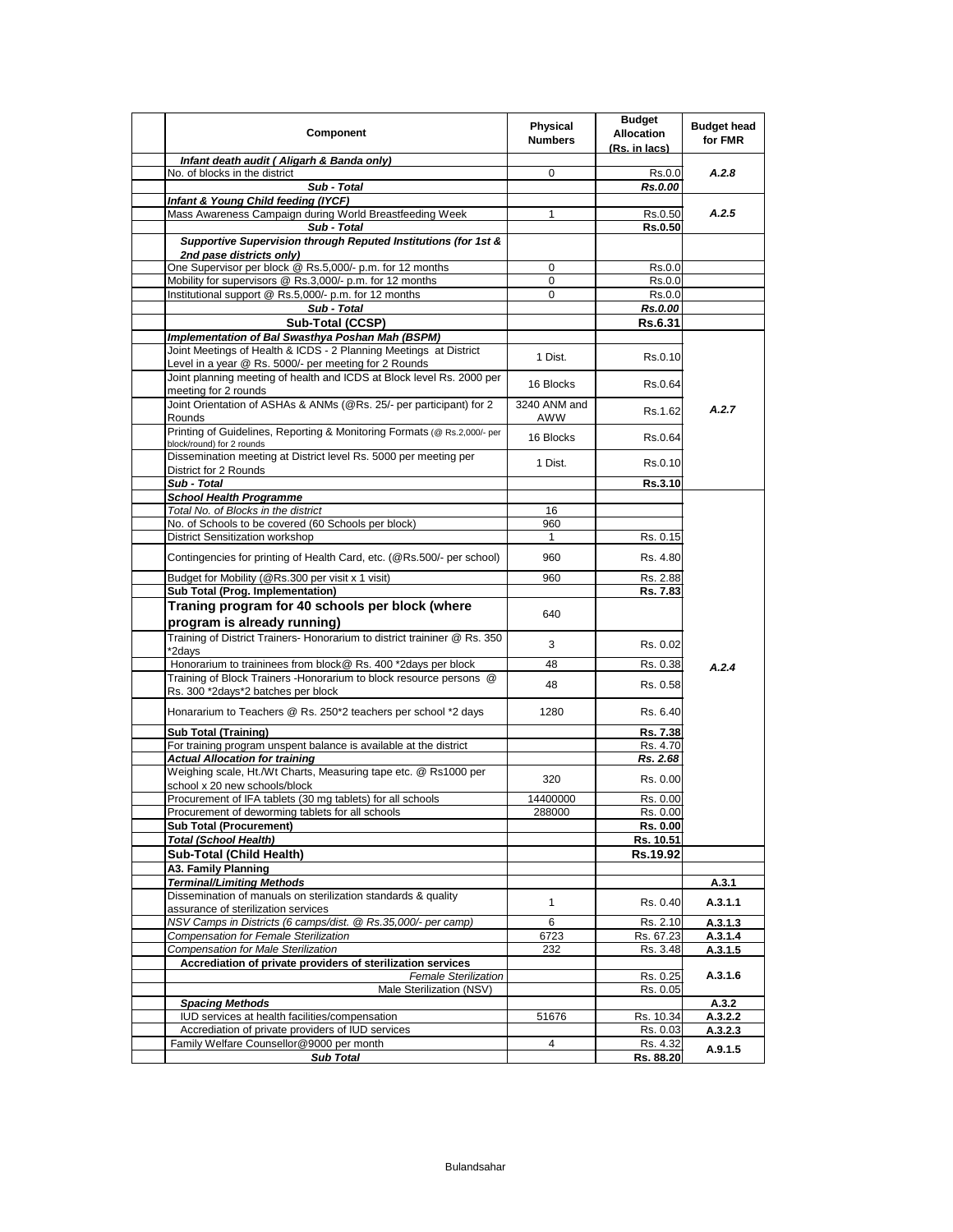| Component                                                                                                                   | Physical<br><b>Numbers</b> | <b>Budget</b><br><b>Allocation</b><br>(Rs. in lacs) | <b>Budget head</b><br>for FMR |
|-----------------------------------------------------------------------------------------------------------------------------|----------------------------|-----------------------------------------------------|-------------------------------|
| <b>PCPNDT and Sex-Ratio</b>                                                                                                 |                            |                                                     |                               |
| Visit of District Inspection & Monitoring Committee                                                                         | 10                         | Rs. 0.10                                            | A.8.1                         |
| Sensitization Workshop at District level                                                                                    | $\mathbf{1}$               | Rs. 0.40                                            |                               |
| Organising Competions at Inter/Degree Colleges                                                                              | 3                          | Rs. 0.10                                            |                               |
| Orientation of members of Dist advisory committee at Division                                                               |                            | Rs. 0.00                                            |                               |
| <b>IEC Activities &amp; Conigency</b>                                                                                       |                            |                                                     |                               |
| <b>IEC Activities</b>                                                                                                       |                            | Rs. 0.40                                            |                               |
| Contigency                                                                                                                  |                            | Rs. 0.04                                            | A.12.4                        |
| TA/DA to Dist. level Staff for attending workshop, training, meetings                                                       |                            | Rs. 0.20                                            |                               |
| <b>Sub Total</b>                                                                                                            |                            | Rs. 1.24                                            |                               |
| <b>Sub-Total (Family Planning)</b>                                                                                          |                            | Rs.89.44                                            |                               |
| A.4 ARSH                                                                                                                    |                            |                                                     |                               |
| Saloni Scheme                                                                                                               |                            |                                                     |                               |
| No. of Blocks in District                                                                                                   | 16                         |                                                     |                               |
| No. of Schools to be covered (10 Schools per block)                                                                         | 160                        |                                                     | A.4.1                         |
| No. of Benificiaries (150 per school)                                                                                       | 24000                      |                                                     |                               |
| Sensitization Workshop at District level                                                                                    | 1                          | Rs. 0.15                                            |                               |
| Budget for Visit of Medical Team (@Rs.300/- per visit x 2 visits per                                                        |                            |                                                     |                               |
| school)<br>Budget for Preparing Saloni Sabha (Rs.300/- p.m. per school x 10                                                 | 320                        | Rs. 0.96                                            | A.4.2                         |
| months)                                                                                                                     | 1600                       | Rs. 4.80                                            |                               |
| Procurement of IFA tablets (100 mg tablets) for all schools                                                                 | 1152000                    | Rs.0.00                                             |                               |
| Procurement of deworming tablets for all schools 2 tab/Benf.                                                                | 48000                      | Rs.0.00                                             | A.13.2.5                      |
| Sub-Total (Adolescent Health)                                                                                               |                            | Rs.5.91                                             |                               |
| A.5 Urban RCH                                                                                                               |                            |                                                     |                               |
| <b>Urban RCH plan /activities</b>                                                                                           |                            |                                                     |                               |
| <b>Building</b>                                                                                                             | $\mathbf{1}$               | 0.84                                                | A.5.1                         |
| Manpower(1Doctor @ 24000/month,1Staff Nurse@ 15000/month,2<br>ANMs@9000/month,2 Security quards @ 4000/month,1 Ayah         | $\mathbf{1}$               | 8.52                                                |                               |
| 4000/month,& 1 Sweeper 2000/month                                                                                           |                            |                                                     |                               |
| Other Expenses                                                                                                              | $\mathbf{1}$               | 0.41                                                |                               |
| IEC                                                                                                                         | $\mathbf{1}$               | 0.1                                                 |                               |
| <b>Subtotal</b>                                                                                                             |                            | 9.87                                                |                               |
| The cost of Drugs(Rs 10,000/month/Health post) and consumables(Rs 3,000/month/Health Post) for Urban                        |                            |                                                     |                               |
| RCH amounting to Rs 1.56 Lacs would be met from the Mission Flexipool                                                       |                            |                                                     |                               |
| <b>A9. INFRASTRUCTURE &amp; HR</b>                                                                                          |                            |                                                     |                               |
| <b>Contractual Staff &amp; Services</b>                                                                                     |                            |                                                     |                               |
| <b>Position</b>                                                                                                             | No.                        | <b>Budget</b>                                       |                               |
| Contractual ANM (@Rs.9000/- pm)                                                                                             | 50                         | Rs. 54.00                                           | A.9.1.1                       |
| Staff Nurse in the district (@Rs.15000/- pm)                                                                                | 35                         | Rs. 63.00                                           | A.9.1.3                       |
| MBBS (Male/Female) @ Rs.30000/- pm                                                                                          | $\overline{4}$             | Rs. 14.40                                           |                               |
| Specialist at On Call basis for CHC (@ Rs.1000/- per visit) No. of calls<br>for 6 moths                                     | 100                        | Rs. 1.00                                            |                               |
| Specialist at On Call basis for Dist. Hospital (Male)/DCH(@ Rs.1000/-<br>per visit)                                         | 200                        | Rs. 2.00                                            |                               |
| Specialist at Dist. Hospital (Male)/DCH(@ Rs.40000/- pm for<br>MS/MD/MDS & @Rs.35000/- for Diploma holders)                 | 4                          | Rs. 16.80                                           | A.9.1.4                       |
| Specialist at DWH/DCH (@ Rs.40000/- pm for MS/MD/MDS &<br>@Rs.35000/- for Diploma holders)/MBBS(LMO if already on contract) | 2                          | Rs. 8.40                                            |                               |
| Paramedical staff/LT for CHC (@ Rs.9000/- pm)                                                                               | 11                         | Rs. 11.88                                           |                               |
| Paramedical staff for DH/DWH/DCH (@ Rs.9000/- pm)                                                                           | 4                          | Rs. 4.32                                            | A.9.1.5                       |
| Data Assistant ( @ Rs.8000/- pm)                                                                                            | 4                          | Rs. 3.84                                            |                               |
| <b>Sub-Total (Human Resources)</b>                                                                                          |                            | Rs.179.64                                           |                               |
| A.10. INSTITUTIONAL STRENGTHENING                                                                                           |                            |                                                     |                               |
| Logistics Management/Improvement                                                                                            |                            |                                                     |                               |
| <b>Streathening of Logistic Management</b>                                                                                  |                            |                                                     |                               |
| Divisional logistic management                                                                                              | 0                          | Rs. 0.00                                            |                               |
| <b>Transportation of Logistic</b>                                                                                           |                            |                                                     |                               |
| Divisional level @ Rs 50000/-                                                                                               | 0                          | Rs. 0.00                                            | A.10.2                        |
| District level @ Rs 30000/-                                                                                                 | $\mathbf{1}$               | Rs. 0.30                                            |                               |
| Block level @ Rs 12000/-                                                                                                    | 16                         | Rs. 1.92                                            |                               |
|                                                                                                                             |                            |                                                     |                               |
| <b>Sub-Total (Logistics Strengthening)</b>                                                                                  |                            | <b>Rs.2.22</b>                                      |                               |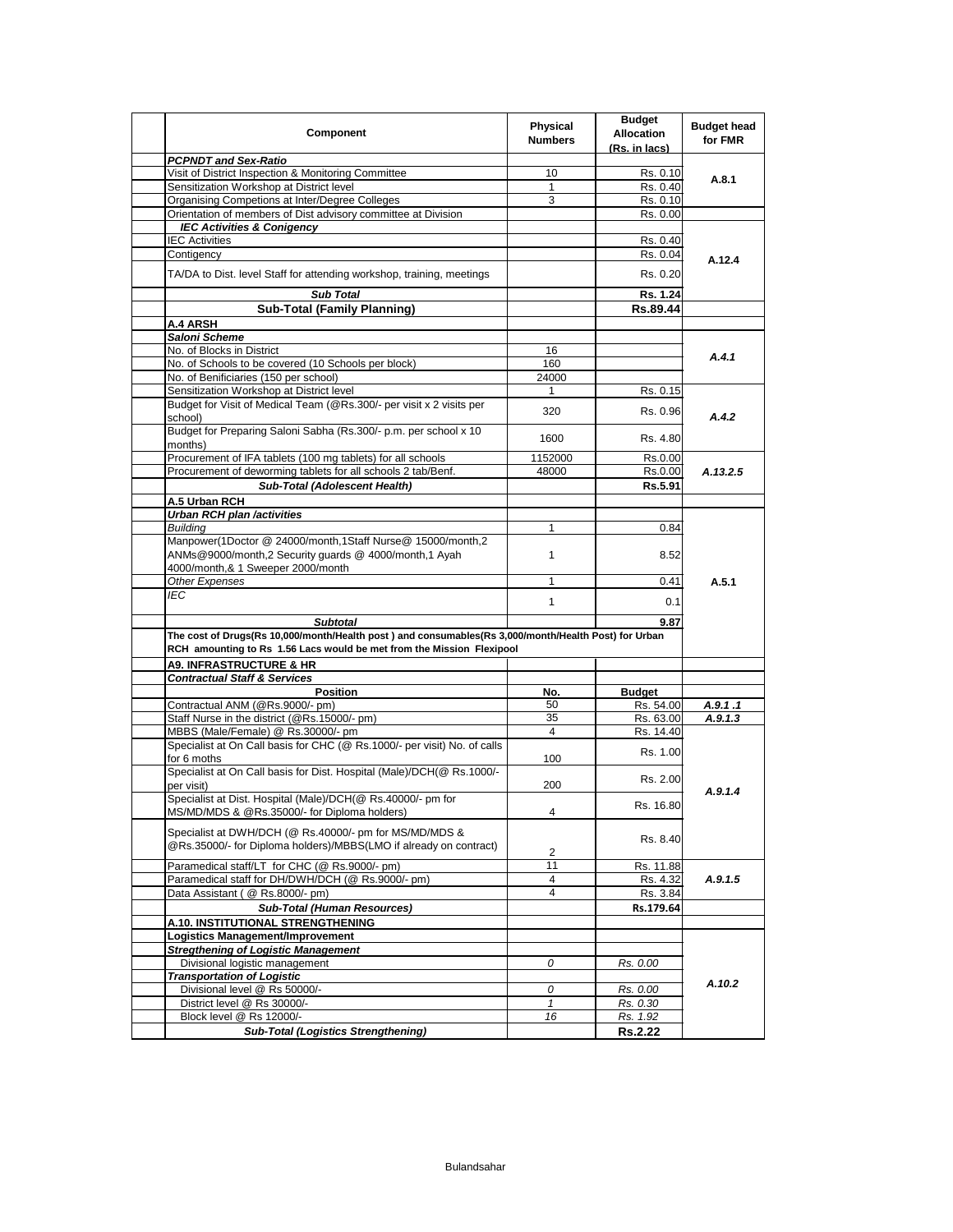| <b>Component</b>                                                                                    | Physical<br><b>Numbers</b>   | <b>Budget</b><br><b>Allocation</b><br>(Rs. in lacs) | <b>Budget head</b><br>for FMR |
|-----------------------------------------------------------------------------------------------------|------------------------------|-----------------------------------------------------|-------------------------------|
| <b>Rent for Sub-Centres</b>                                                                         |                              |                                                     |                               |
| No. of SCs in Rented Bldgs & Budget @ Rs. 250/- p.m.                                                | 243                          | Rs.7.29                                             | A.10.4                        |
| <b>Sub-Total (Sub Center Rent)</b>                                                                  |                              | Rs.7.29                                             |                               |
| A.11 TRAINING                                                                                       |                              |                                                     |                               |
| <b>Training- Skill Birth Attendant</b>                                                              |                              |                                                     |                               |
| <b>Training at DWH/Combined Hosp</b>                                                                |                              |                                                     |                               |
| Target at DWH                                                                                       | 28                           |                                                     |                               |
| No. of Particpants per batch                                                                        | 4                            |                                                     |                               |
| No. of Batches                                                                                      | $\overline{7}$               | Rs.7.73                                             |                               |
| New Site Stregthening at DWH                                                                        | $\blacksquare$               |                                                     |                               |
| Existing site stregthening                                                                          |                              | Rs.0.40                                             |                               |
| Sub-Total (DWH-SBA)                                                                                 |                              | Rs.8.13                                             |                               |
| Training at FRU/24X7                                                                                |                              |                                                     | A.11.3.1                      |
| Name of the selected Training Site FRU/24X7                                                         |                              |                                                     |                               |
| Target at FRU/24X7                                                                                  | $\Omega$                     |                                                     |                               |
|                                                                                                     | 0                            |                                                     |                               |
| No. of Particpants per batch                                                                        |                              |                                                     |                               |
| No. of Batches                                                                                      | 0                            | Rs.0.00                                             |                               |
| New Site Stregthening at FRU                                                                        | $\qquad \qquad \blacksquare$ | Rs.0.00                                             |                               |
| Existing site stregthening                                                                          |                              | Rs.0.00                                             |                               |
| Sub-Total (FRU-SBA)                                                                                 |                              | <b>Rs.0.00</b>                                      |                               |
| Sub-Total(SBA Training)                                                                             |                              | Rs.8.13                                             |                               |
| A.14 PROGRAM MANAGEMENT                                                                             |                              |                                                     |                               |
| Personal & Other Expense of Dist. PMU (Rs.94500/- pm)                                               | 1                            | Rs.11.34                                            | A.14.2                        |
| Operational Cost (Rs. 60000/- pm)                                                                   | 1                            | Rs.7.20                                             | A.14.4                        |
| <b>Sub-Total (Program Management)</b>                                                               |                              | Rs.18.54                                            |                               |
| <b>Total for RCH Flexipool (Part A)</b>                                                             |                              | Rs.1,036.34                                         |                               |
|                                                                                                     |                              |                                                     |                               |
| Par B - Mission Flexipools - A March 2007 March 2007 (2008) and a control of the Mission Flexipools |                              |                                                     |                               |
|                                                                                                     |                              | <b>Budget</b>                                       |                               |
| <b>Component</b>                                                                                    | <b>Physical</b>              | <b>Allocation</b>                                   | <b>Budget head</b>            |
|                                                                                                     | <b>Numbers</b>               | (Rs. in lacs)                                       | for FMR                       |
| <b>ASHA Scheme:-</b>                                                                                |                              |                                                     | <b>B.1</b>                    |
| Periodic Training for ASHAs                                                                         |                              |                                                     |                               |
| <b>ASHA Support System</b>                                                                          |                              |                                                     | B.1.1                         |
| Replenishment of ASHA Kits & Budget (@ Rs. 500/- per kit*2 for 95%                                  | 2176                         | Rs.0.00                                             | B.1.2                         |
| ASHA)                                                                                               |                              |                                                     |                               |
| Incentive to ASHAs (Average Rs.500/- p.m. for 85% ASHAs)                                            | 1947                         | Rs.116.82                                           | B.1.3                         |
| Award to ASHA (Rs.5000/- for 1 ASHA in each block)                                                  | 16                           | Rs.0.80                                             |                               |
| Annual ASHA Sammelan (Rs.250/- per ASHA for 60% ASHAs)                                              | 1375                         | Rs.3.44                                             | B.1.1                         |
| Mobility to ASHAs (Rs.30/- per ASHA for 95% ASHAs)                                                  | 2176                         | Rs.7.83                                             |                               |
| Block level ASHA Payment Register (Rs.100/-per Register)                                            | 16                           | Rs.0.02                                             | B.18.3.2                      |
| Printing of Voucher Booklet for ASHA (Rs.25/-per Booklet)                                           | 2291                         | Rs.0.57                                             |                               |
| Budget ASHA Mentoring Group (Rs.10,000/- per District)                                              | Quarterly                    | Rs.0.10                                             | B.1.1                         |
|                                                                                                     | Meeting                      | Rs.129.58                                           |                               |
| Sub-Total (ASHA Scheme):-                                                                           |                              |                                                     |                               |
| <b>Untied Grant to Facilities</b><br>No. of CHCs & Budget @ Rs.0.50 lacs per facility               | 11                           | Rs.5.50                                             | B.2<br>B.2.1                  |
| No. of BPHCs & Budget @ Rs.0.50 lacs per facility                                                   | 7                            | Rs.3.50                                             | <b>B.2.2</b>                  |
| No. of APHCs & Budget @ Rs.0.25 lacs per facility                                                   | 49                           | Rs.12.25                                            | B.2.2                         |
| No. of Sub Centres & Budget @ Rs.0.10 lacs per facility                                             | 344                          | Rs.34.40                                            | <b>B.2.3</b>                  |
| No.of VHSCs                                                                                         |                              |                                                     |                               |
|                                                                                                     |                              |                                                     |                               |
|                                                                                                     | 889                          | Rs.0.00                                             | B.2.4                         |
| No.of Revenue Villages & Budget @Rs.0.10 lacs per R.Village                                         | 1197                         | Rs.119.70                                           |                               |
| <b>Sub-Total (Untied Grants)</b>                                                                    |                              | Rs.175.35                                           |                               |
| <b>Annual Maintenance Grant to Facilities</b>                                                       |                              |                                                     | B.4                           |
| No. of CHCs & Budget @ Rs.1.0 lacs per facility                                                     | 11                           | Rs.11.00                                            | B.4.1                         |
| No. of BPHCs & Budget @ Rs.1.0 lacs per facility                                                    | 7                            | Rs.7.00                                             | <b>B.4.2</b>                  |
| No. of APHCs & Budget @ Rs.0.50 lacs per facility                                                   | 37                           | Rs.18.50                                            |                               |
| No. of Sub Centres & Budget @ Rs.0.10 lacs per facility                                             | 100                          | Rs.10.00                                            | B.4.3                         |
| <b>Sub-Total (Annual Maintenance Grants)</b>                                                        |                              | Rs.46.50                                            |                               |
| <b>Funds to Rogi Kalyan Samitis</b>                                                                 |                              |                                                     | B.6                           |
| No. of District Hospitals & Funds @ Rs.5.0 lacs per facility                                        | $\overline{4}$               | Rs.20.00                                            | <b>B.6.1</b>                  |
| No. of CHCs & Funds @ Rs.1.0 lacs per facility                                                      | 11                           | Rs.11.00                                            | <b>B.6.2</b>                  |
| No. of BPHCs & Funds @ Rs.1.0 lacs per facility                                                     | $\overline{7}$               | Rs.7.00                                             | B.6.3                         |
| No. of APHCs & Funds @ Rs.1.00 lacs per facility<br><b>Sub-Total (Funds for RKS)</b>                | 49                           | Rs.49.00<br>Rs.87.00                                | <b>B.6.4</b>                  |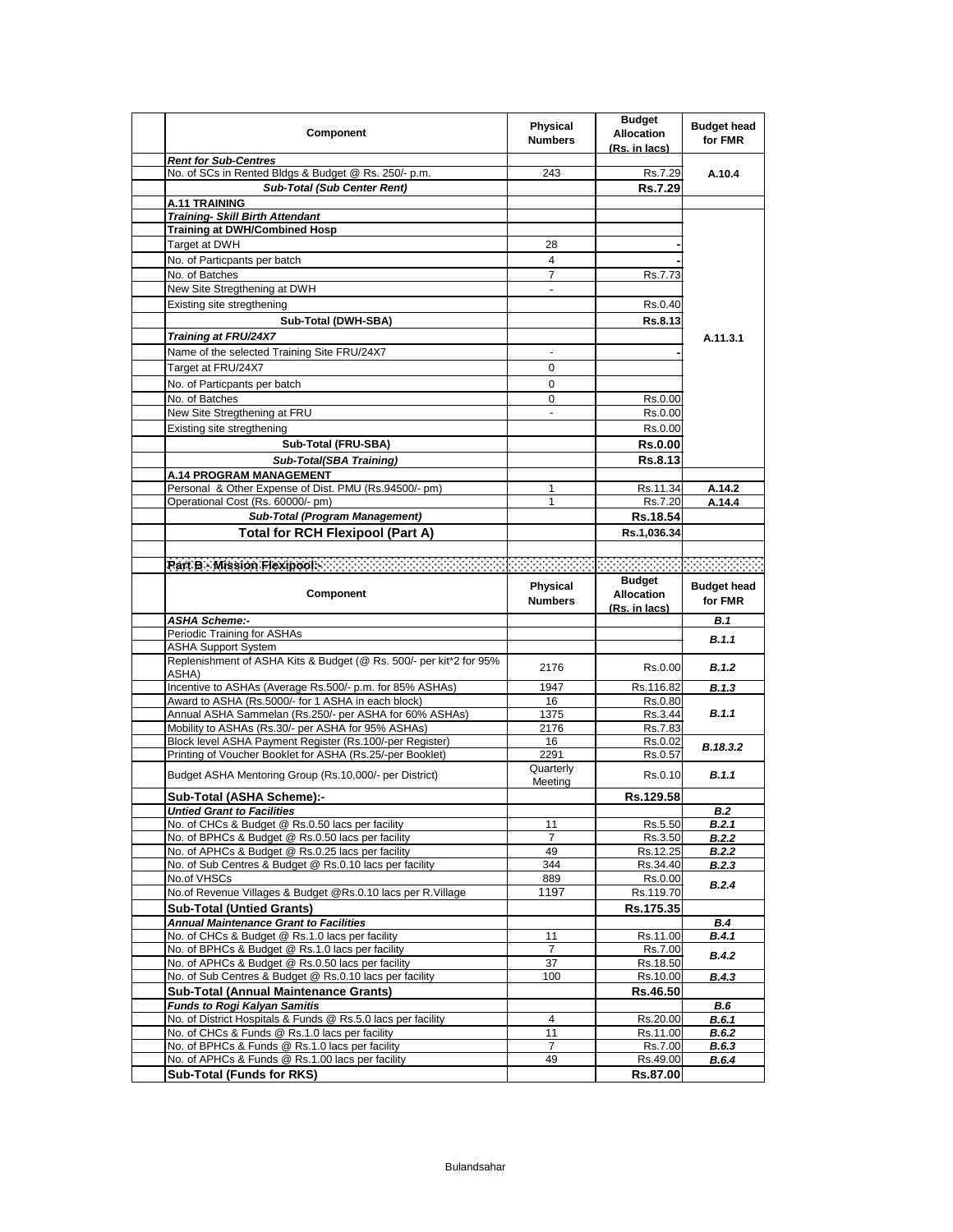| Component                                                                                             | Physical<br><b>Numbers</b> | <b>Budget</b><br><b>Allocation</b><br>(Rs. in lacs) | <b>Budget head</b><br>for FMR |
|-------------------------------------------------------------------------------------------------------|----------------------------|-----------------------------------------------------|-------------------------------|
| <b>Operationalisation of District Drug Warehouses</b>                                                 |                            |                                                     |                               |
| Contractual Staff (@Rs.2.94 lacs/yr)<br>Contingency Expenses (@Rs.2.0 lacs/yr)                        | $\mathbf{1}$<br>1          | Rs.2.94<br>Rs.2.00                                  | <b>B.21</b>                   |
| Sub-Total (Ope. of District Drug Warehouses)                                                          |                            | Rs.4.94                                             |                               |
|                                                                                                       |                            |                                                     |                               |
| <b>Mobility Support to DWH &amp; District Combined Hospital</b>                                       |                            |                                                     | <b>B.27.8</b>                 |
| Mobility Support to DWH/DCH @Rs.18000/- Per month.                                                    | 2                          | Rs.4.32                                             |                               |
| Sub-Total (Funds for Mobility Support to DWH & DCH)                                                   |                            | <b>Rs.4.32</b>                                      |                               |
| <b>Mobility Support for Monitoring &amp; Supervision.</b>                                             |                            |                                                     |                               |
| Mobility Support to District Community Mobilizer (@Rs.800/-per day X)<br>8 days/month)                | $\mathbf{1}$               | Rs.0.77                                             |                               |
| Mobility Support to District Account Manager (@Rs.800/-per day X 6<br>days/month)                     | $\mathbf{1}$               | Rs.0.58                                             | B.18.3.2                      |
| Mobility Support to District Programme Manager (@Rs.800/-per day X<br>8 days/month)                   |                            | Rs.0.00                                             |                               |
| Sub-Total(Mobility Support for Monit. & Supervision)                                                  |                            | <b>Rs.1.34</b>                                      |                               |
| <b>Supervision of ANM/ASHAs</b>                                                                       |                            |                                                     |                               |
| Vehicle for Mobility @Rs.18000/-month/block                                                           | 16                         | Rs.34.56                                            | B.18.3.2                      |
| <b>Sub-Total (Supervision of ANM/ASHAs)</b>                                                           |                            | Rs.34.56                                            |                               |
| <b>Vehicle Support for Specialist</b>                                                                 |                            |                                                     |                               |
| One Vehicle for 5 block level facility (@Rs.18000/-month)                                             | 3                          | Rs.6.48                                             | <b>B.27.8</b>                 |
| <b>Sub-Total (Vehicle Support for Specialist)</b>                                                     |                            | <b>Rs.6.48</b>                                      |                               |
| <b>Diesel for Generator for District Hospitals</b>                                                    |                            |                                                     |                               |
| Diesel Support for generator (@Rs.1 lac per month)                                                    | 4                          | Rs.48.00                                            | <b>B.28</b>                   |
| Sub-Total (Diesel Support for District Hospital)                                                      |                            | Rs.48.00                                            |                               |
| Diesel Support for Generator in Fully Functional CHC.                                                 |                            |                                                     |                               |
| Diesel Support for Fully functional CHC (@Rs.35000/-per month)                                        | 11                         | Rs.46.20                                            |                               |
| Diesel Support for CHC functional in BPHC building (@Rs.13500/-per                                    |                            |                                                     | <b>B.28</b>                   |
| month)                                                                                                | $\overline{7}$             | Rs.11.34                                            |                               |
| Sub-Total (Diesel Support for fully functional CHCs)                                                  |                            | Rs.57.54                                            |                               |
| Saas Bahu Sammelans (1 each at District)                                                              |                            |                                                     |                               |
| No. of Sammellans & Budget (@Rs. 1.50 lac. Per District)                                              | 1                          | Rs.1.50                                             | B.7.1                         |
| Sub-Total (Saas Bahu Sammelan)                                                                        |                            | Rs.1.50                                             |                               |
| Tehsil level Pradhan Sammelan                                                                         |                            |                                                     | B.8.2                         |
| No. of Sammelans & Budget (@Rs.40,000 per Sammelan)                                                   | 7                          | Rs.2.80                                             |                               |
| Sub-Total (Tehsil level Pradhan Sammelan)                                                             |                            | <b>Rs.2.80</b>                                      |                               |
| Organization of Swasthya Mela                                                                         |                            |                                                     |                               |
| Organization of S.Mela @Rs.20000/- Mela/Month at each block.                                          | 16                         | Rs.38.40                                            | <b>B.10.1</b>                 |
| Sub-Total (Swasthya Mela)                                                                             |                            | Rs.38.40                                            |                               |
| <b>Concurrent Audit</b>                                                                               |                            |                                                     | <b>B.27.5</b>                 |
| Budget @ Rs. 4000/- per month for 12 months                                                           | 1                          | Rs.0.48                                             |                               |
| <b>Sub-Total (Concurrent Audit)</b>                                                                   |                            | <b>Rs.0.48</b>                                      |                               |
| Health Management Information System (HMIS):-                                                         |                            |                                                     |                               |
| Hiring of Vehicle for District HMIS Nodal Officer (@Rs.800/- Visit)                                   | 5                          | Rs.0.48                                             |                               |
| Mobility Support for Block HMIS Nodal Officer (@Rs.600/-month)                                        | 16                         | Rs.1.15                                             | B.21                          |
| Internet Connectivity @Rs.400/- per month/computer                                                    | 19                         | Rs.0.91                                             |                               |
| Consumables & Stationary for Computer, printer (Rs.400/-per<br>month/facility)                        | 19                         | Rs.0.91                                             |                               |
| Sub-Total (HMIS)                                                                                      |                            | Rs.3.46                                             |                               |
| <b>Programme Management:-</b>                                                                         |                            |                                                     |                               |
| <b>Expenses at Additional Director level:-</b>                                                        |                            |                                                     |                               |
| Mobility @Rs.2500/-per District per Month.                                                            | 0                          | Rs.0.00                                             |                               |
| Contingency Expenses @Rs.5000/- month.                                                                | 0                          | Rs.0.00                                             | <b>B.27.6</b>                 |
| Sub-Total (Exp.at Addl.Director level)-                                                               |                            | Rs.0.00                                             |                               |
| Operational Cost for Block Project Management Unit                                                    |                            |                                                     |                               |
| Honoraria to Block Data Assistant @Rs.8000/-Per Month                                                 | 16                         | Rs.15.36                                            |                               |
|                                                                                                       |                            |                                                     | B.27.1                        |
| Communication support to Block Program Manager @Rs.500/-P.M.<br>Sub-Total (Operational Cost for BPMU) | 16                         | Rs.0.96<br>Rs.16.32                                 |                               |
|                                                                                                       |                            |                                                     |                               |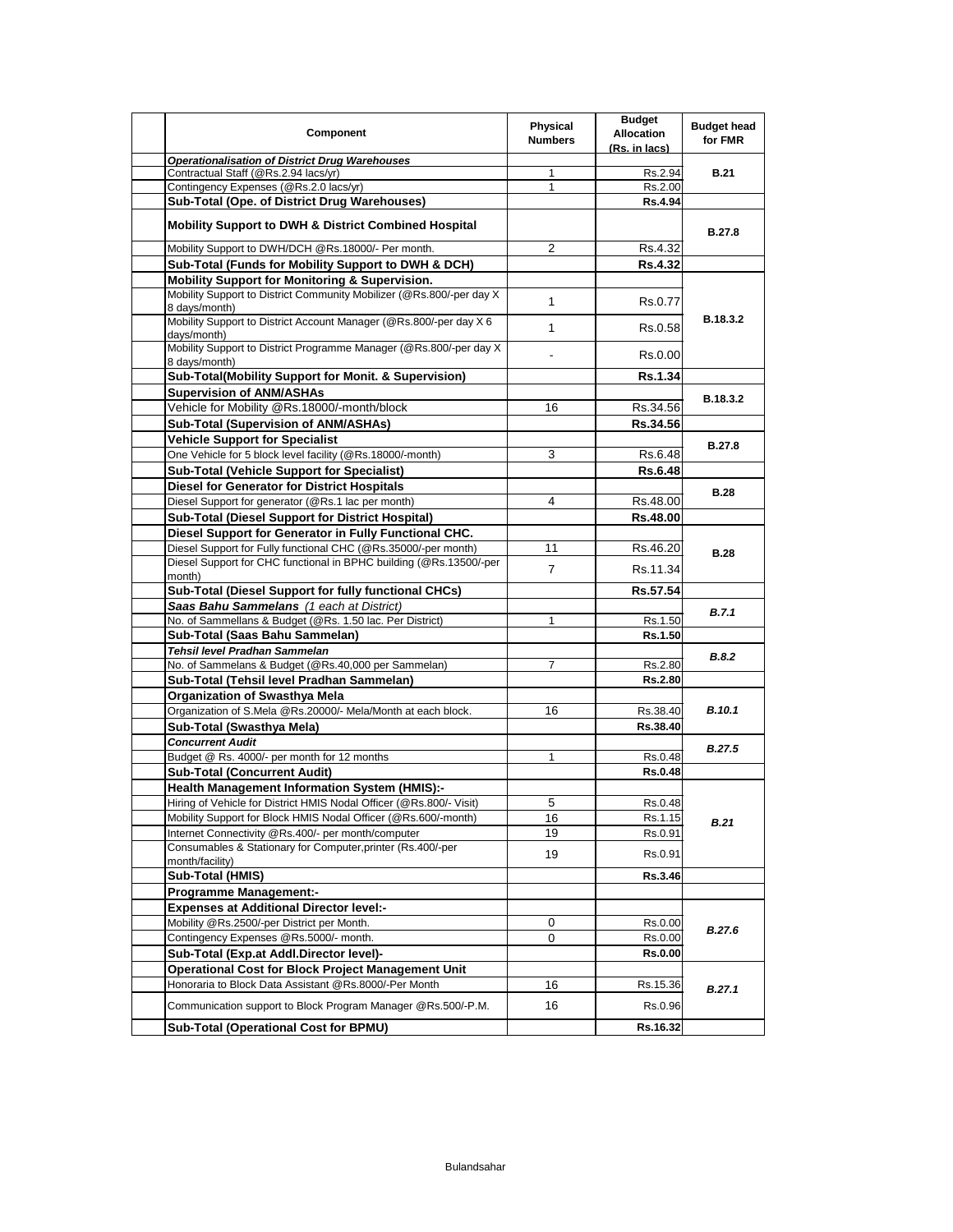|     | Component                                                                                                                                                                                                                                                                           | Physical<br><b>Numbers</b> | <b>Budget</b><br><b>Allocation</b><br>(Rs. in lacs)                                      | <b>Budget head</b><br>for FMR |
|-----|-------------------------------------------------------------------------------------------------------------------------------------------------------------------------------------------------------------------------------------------------------------------------------------|----------------------------|------------------------------------------------------------------------------------------|-------------------------------|
|     | <b>Provision of Contractual Staff (AYUSH)</b>                                                                                                                                                                                                                                       |                            |                                                                                          |                               |
|     | <b>Position</b>                                                                                                                                                                                                                                                                     | No.                        | <b>Budget</b>                                                                            |                               |
|     | ISM Lady Doctors (@ Rs.24,000/- per month)                                                                                                                                                                                                                                          | 17                         | Rs.91.68                                                                                 | B.14.4                        |
|     | AYUSH Doctors (@ Rs.24,000/- per month)                                                                                                                                                                                                                                             | 24                         |                                                                                          |                               |
|     | AYUSH Pharmacists (@ Rs.9,000/- per month)                                                                                                                                                                                                                                          | 17                         | Rs.15.66                                                                                 | B.14.1                        |
|     | Sub-Total (Contractual Staff - AYUSH)                                                                                                                                                                                                                                               |                            | Rs.107.34                                                                                |                               |
|     | Integrated Skill Refresher Training for ANM & LHV.                                                                                                                                                                                                                                  |                            |                                                                                          |                               |
|     | Total Work load for the year                                                                                                                                                                                                                                                        | 128                        |                                                                                          | B.16.3.1                      |
|     | Total no. of Proposed Batches & Budget @Rs.165950/- per batch.                                                                                                                                                                                                                      | 8                          | Rs. 13.28                                                                                |                               |
|     | Sub-Total (Integrated skill training for ANM/LHV)                                                                                                                                                                                                                                   |                            | Rs.13.28                                                                                 |                               |
|     | Infrastructure & Manpower for UIP                                                                                                                                                                                                                                                   |                            |                                                                                          |                               |
|     | Mobile Workshop at Regional Depot @Rs.4 Lac.                                                                                                                                                                                                                                        | 0                          | Rs.0.00                                                                                  |                               |
|     | Renovation & Electrification of WIC/WIF                                                                                                                                                                                                                                             | 0                          | Rs.0.00                                                                                  |                               |
|     | Expansion of Cold Chain Store at Regional/Divisional Depo                                                                                                                                                                                                                           | 0                          | Rs.0.00                                                                                  | B.26.5                        |
|     | Expansion of Cold Chain Workshop @Rs.50000/-year/District.                                                                                                                                                                                                                          | 1                          | Rs.0.50                                                                                  |                               |
|     | Mobility Support to Block (1 Vehicle @Rs.800/-per block for 6 days in<br>a month for 12 months)                                                                                                                                                                                     | 16                         | Rs.9.22                                                                                  |                               |
|     | IVRS System for Tracking of Beneficiaries.                                                                                                                                                                                                                                          | 0                          | Rs.0.00                                                                                  | B.18.3.2                      |
|     | Sub - Total (Infrasturcture & Manpower for UIP)                                                                                                                                                                                                                                     |                            | Rs.9.72                                                                                  |                               |
|     |                                                                                                                                                                                                                                                                                     |                            |                                                                                          |                               |
|     |                                                                                                                                                                                                                                                                                     |                            |                                                                                          |                               |
|     | Total for Mission Plexipool (Part B): $\{1, 2, 3, 4, 5, 6, 7, 8, 788.90\}$ , $\{1, 3, 4, 6, 7, 8, 788.90\}$ , $\{1, 3, 4, 5, 6, 7, 8, 7, 8, 8, 90\}$                                                                                                                                |                            |                                                                                          |                               |
| SI. | Component                                                                                                                                                                                                                                                                           | Physical<br><b>Numbers</b> | <b>Budget</b><br><b>Allocation</b><br>(Rs. in lacs)                                      |                               |
|     | Routine Immunization (Part C) [19] Routine Immunization                                                                                                                                                                                                                             | <b>Service State</b>       | $\mathcal{L}(\mathcal{A})$ and $\mathcal{L}(\mathcal{A})$ and $\mathcal{L}(\mathcal{A})$ |                               |
|     | Total Number of Immunization Sessions to be organized in the District                                                                                                                                                                                                               | 26952<br>Sessions/Year     |                                                                                          |                               |
|     | Mobility support for supervision: Supervisory visits by district level<br>officers for monitoring and supervision of RI @ Rs 50000 /District for<br>district level officers (this includes POL and maintenance) per year                                                            | 1                          | Rs.0.50                                                                                  |                               |
|     | Alternate Vaccine delivery @ Rs 50/- sessionx 3 months (April-June 10)<br>+2 Vehicles /Blocks for 8 days /month for 9 months (July10-March 11)                                                                                                                                      | 26952<br>Sessions/Year     | Rs.13.48                                                                                 |                               |
|     | Focus on Urban slum & underserved areasHiring an ANM @<br>Rs.300/session for four sessions/month/slum of 10000 population and<br>Rs.200/- per month as contingency per slum of i.e. total expense of<br>Rs. 1400/- per month per slum of 10000 population                           | 0                          | Rs.0.00                                                                                  |                               |
|     | Mobilization of children by ASHA /RI Mobilizer @ Rs 150/- per session                                                                                                                                                                                                               | 26952<br>Sessions/Year     | Rs 40.43                                                                                 |                               |
|     | Support for Computer Assistant for RI reporting (with annual increment<br>of 10% wef from 2010-11Districts @ Rs 8000- 10,000 p.m                                                                                                                                                    | 1                          | Rs.1.06                                                                                  |                               |
|     | Printing and dissemination of tally sheets, monitoring forms, etc. @<br>Rs 1 /beneficiary                                                                                                                                                                                           | 115739<br>Benefiaceries    | Rs.1.16                                                                                  |                               |
|     | Quarterly Review & feedback meeting exclusive for RI at district level<br>with one Block MOIC, ICDS CDPO and other stakeholders<br>stakeholders @ Rs 100/- per participant for meeting expenses (lunch,<br>organizational expenses)                                                 | 48                         | Rs.0.19                                                                                  |                               |
|     | Quarterly Review Meetings at Block level Quarterly Review &<br>feedback meeting for exclusive for RI at Block level @Rs 50/-ppas<br>honorarium for ASHA (travel) and Rs 25 /-person at the disposal of<br>MOIC for meeting expenses (refreshments, stationary and Misc<br>expences) | 2675                       | Rs.3.63                                                                                  |                               |
|     | District level orientation training for 2 days of ANM, Multipurpose Health<br>worker @ Rs67300/batch with 20 participants in each batch                                                                                                                                             | 8 Batch                    | Rs.5.38                                                                                  |                               |
|     | One day cold chain handelers training for block level cold chain<br>12 handlers @ Rs. 26,000 per batch and Rs. 3000 for obsever nominated<br>by State level                                                                                                                         | 1Batch                     | Rs.0.29                                                                                  |                               |
|     | One day Training of block level data handlers by DIO and District Cold<br>12 chain Officer to train about the reporting formats of Immunization and<br>NRHM Rs 300/Participant/Block                                                                                                | 16                         | Rs.0.05                                                                                  |                               |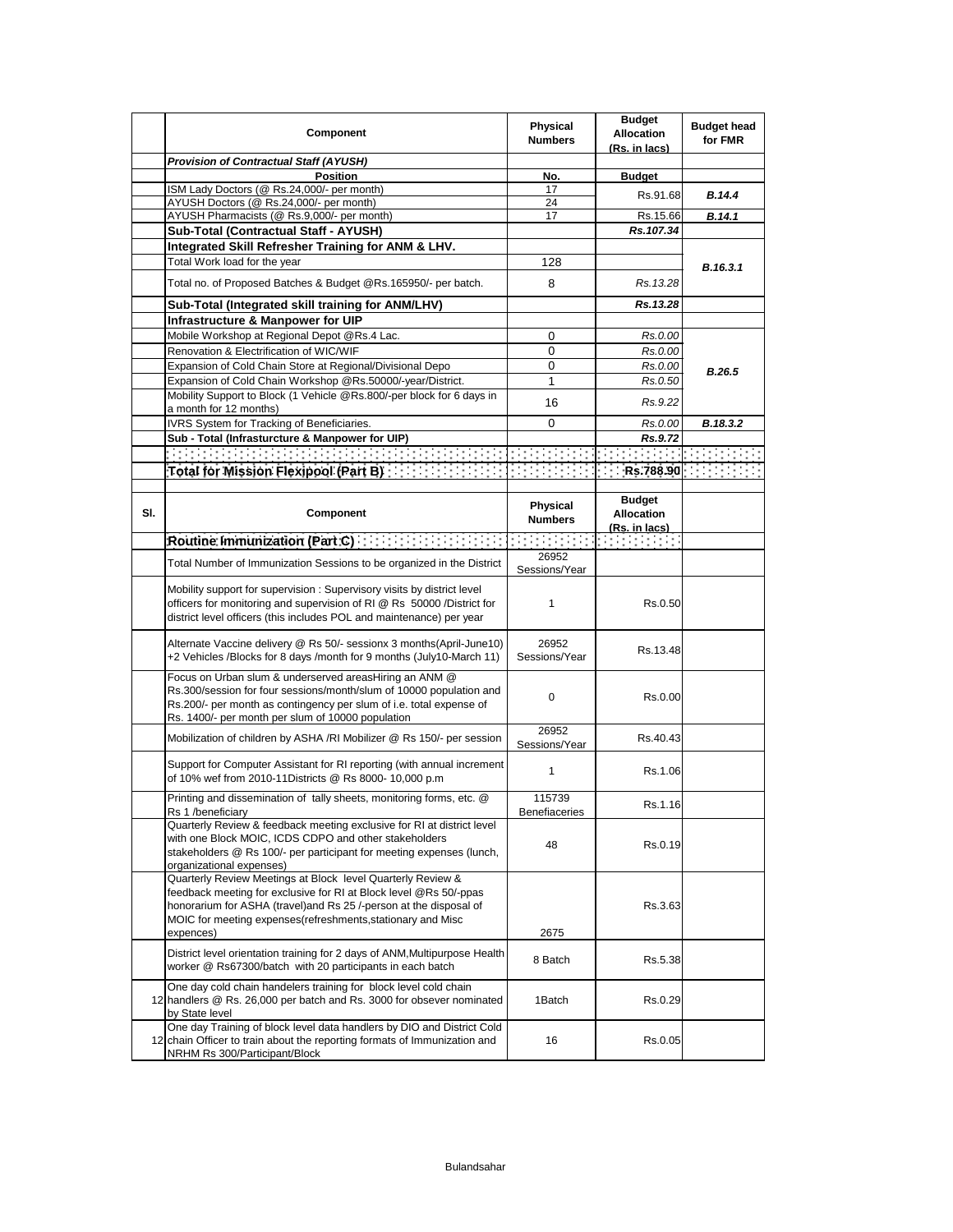|     | <b>Component</b>                                                                                                                                                    | Physical<br><b>Numbers</b>     | <b>Budget</b><br><b>Allocation</b><br>(Rs. in lacs) | <b>Budget head</b><br>for FMR |
|-----|---------------------------------------------------------------------------------------------------------------------------------------------------------------------|--------------------------------|-----------------------------------------------------|-------------------------------|
|     | Microplanning at SC levelRs 100/- per subcentre (meeting at block<br>level, logistic)                                                                               | 344                            | Rs.0.34                                             |                               |
|     | Microplanning at Block & District levelFor consolidation of microplan<br>at PHC/CHC level @ Rs 1000/- block & at district level @ Rs 2000/-<br>per district         | 1District & 16<br><b>Block</b> | Rs 0.18                                             |                               |
|     | Consumables for computer including provision for internet access for<br>RIMSRs 400/- Month / Districts                                                              | 1                              | Rs.0.05                                             |                               |
|     | Red/Black Plastic bags etc, 2 bags per session @ Rs. 2/Bag                                                                                                          | 26952<br>Sessions/Year         | Rs.1.30                                             |                               |
|     | Purchase of Bleach/Hypochlorite solution for cold chain points                                                                                                      | 20 Vaccine<br>storage points   | Rs.0.10                                             |                               |
|     | Purchase of Twin bucket Rs 400 per PHC/CHC per year                                                                                                                 | 20 Vaccine<br>storage points   | Rs 0.08                                             |                               |
|     | Funds for purchase of small polythene zipper bags to keep vaccines in<br>the vaccine carriers Rs. 0.5/polythene bag X total number of<br>sessions/year +10% wastage | 26952<br>Sessions/Year         | Rs.0.16                                             |                               |
|     | Funds for preparing disposal pit for disposal of sharp immunization<br>waste. Rs. 3500/pit with 50% pits                                                            | 10 Pits                        | Rs 0.35                                             |                               |
|     | <b>RI</b> subtotal                                                                                                                                                  |                                | Rs.68.73                                            |                               |
|     | <b>Cold Chain maintenance</b><br>Cold chain maintenance@Rs 500/Block & Rs 10,000/District/Year                                                                      | 1District & 16<br><b>Block</b> | Rs.0.21                                             |                               |
|     | POL for vaccine delivery from State to District and from district to<br>PHC/CHCs @ Rs. 100000/- district/Year)                                                      | 1District                      | Rs.1.00                                             |                               |
|     | <b>Subtotal Cold Chain</b>                                                                                                                                          |                                | Rs.1.21                                             |                               |
|     | <b>Total Part C</b>                                                                                                                                                 |                                | Rs.69.94                                            |                               |
|     | Part D. National Program                                                                                                                                            |                                |                                                     |                               |
|     | 1. NPCB                                                                                                                                                             |                                |                                                     |                               |
|     |                                                                                                                                                                     | Physical                       | <b>Budget</b>                                       |                               |
| SI. | Component                                                                                                                                                           | <b>Numbers</b>                 | <b>Allocation</b><br>(Rs. in lacs)                  | <b>Budget Head</b><br>for FMR |
| 1.1 | Govt Sector 30% of Tot. Trgt @531/cat.oprt.(IOL)                                                                                                                    | 3550                           | 1885050                                             |                               |
| 1.2 | NGO Sector 20% of Tot Trgt @ 656/Cat. Oprt.(IOL)                                                                                                                    | 2367                           | 1552752                                             |                               |
| 1.3 | Pvt. Sector 50% of Tot trgt.                                                                                                                                        | 5917                           | 0                                                   |                               |
|     | <b>Sub Total</b>                                                                                                                                                    | 11834                          | 3437802                                             |                               |
| 2   | SES (Free Spec. to Children) @ of 100/-Spec                                                                                                                         | 1232                           | 0                                                   |                               |
| 3   | Vision Centre @ 50,000/Centre Equipment                                                                                                                             | 1 Govt/NGO                     | 50000                                               |                               |
| 4   | Operations other than Cataract                                                                                                                                      | 195                            | 195000                                              |                               |
| 5   | Eve Collection @ 500/Cornea.<br><b>Total allocated for the District in Rs.</b>                                                                                      | 0<br>13261                     | 0<br>3682802                                        |                               |
|     |                                                                                                                                                                     |                                |                                                     |                               |
|     | 2. RNTCP(WB)                                                                                                                                                        |                                | <b>Budget</b>                                       |                               |
| SI. | Component                                                                                                                                                           | Physical<br><b>Numbers</b>     | <b>Allocation</b><br>(Rs. in lacs)                  | <b>Budget Head</b><br>for FMR |
|     | 20 CIVIL WORKS<br>2 LABORATORY MATERIALS                                                                                                                            |                                | 188600                                              |                               |
|     | 3 HONERARIUM                                                                                                                                                        |                                | 640000<br>934107                                    |                               |
|     | 4 IEC/ PUBLICITY                                                                                                                                                    |                                | 186500                                              |                               |
|     | 5 EQUIPMENT MAINTENANCE                                                                                                                                             |                                | 114000                                              |                               |
|     | 6 TRAINING                                                                                                                                                          |                                | 244025                                              |                               |
|     | 7 POL & VEHICLE MAINTENANCE<br>8 VEHICLE HIRING CHARGES                                                                                                             |                                | 140000<br>333000                                    |                               |
|     | 9 NGO/PP SUPPORT                                                                                                                                                    |                                | 82200                                               |                               |
|     | 10 MISCELLANEOUS EXPENSES                                                                                                                                           |                                | 365780                                              |                               |
|     | 11 CONTRACTUAL SERVICES                                                                                                                                             |                                | 4620000                                             |                               |
|     | 12 PRINTING<br>13 RESEARCH & STUDIES                                                                                                                                |                                | 188115                                              |                               |
|     | 14 MEDICAL COLLEGES                                                                                                                                                 |                                |                                                     |                               |
|     | 15 PROCUREMENT OF VEHICLES                                                                                                                                          |                                | 0                                                   |                               |
|     | 16 PROCUREMENT OF EQUIPMENT                                                                                                                                         |                                |                                                     |                               |
|     |                                                                                                                                                                     |                                |                                                     |                               |
|     | Sub-TOTAL<br><b>Grand Total</b>                                                                                                                                     | 8036327                        | 8036327                                             |                               |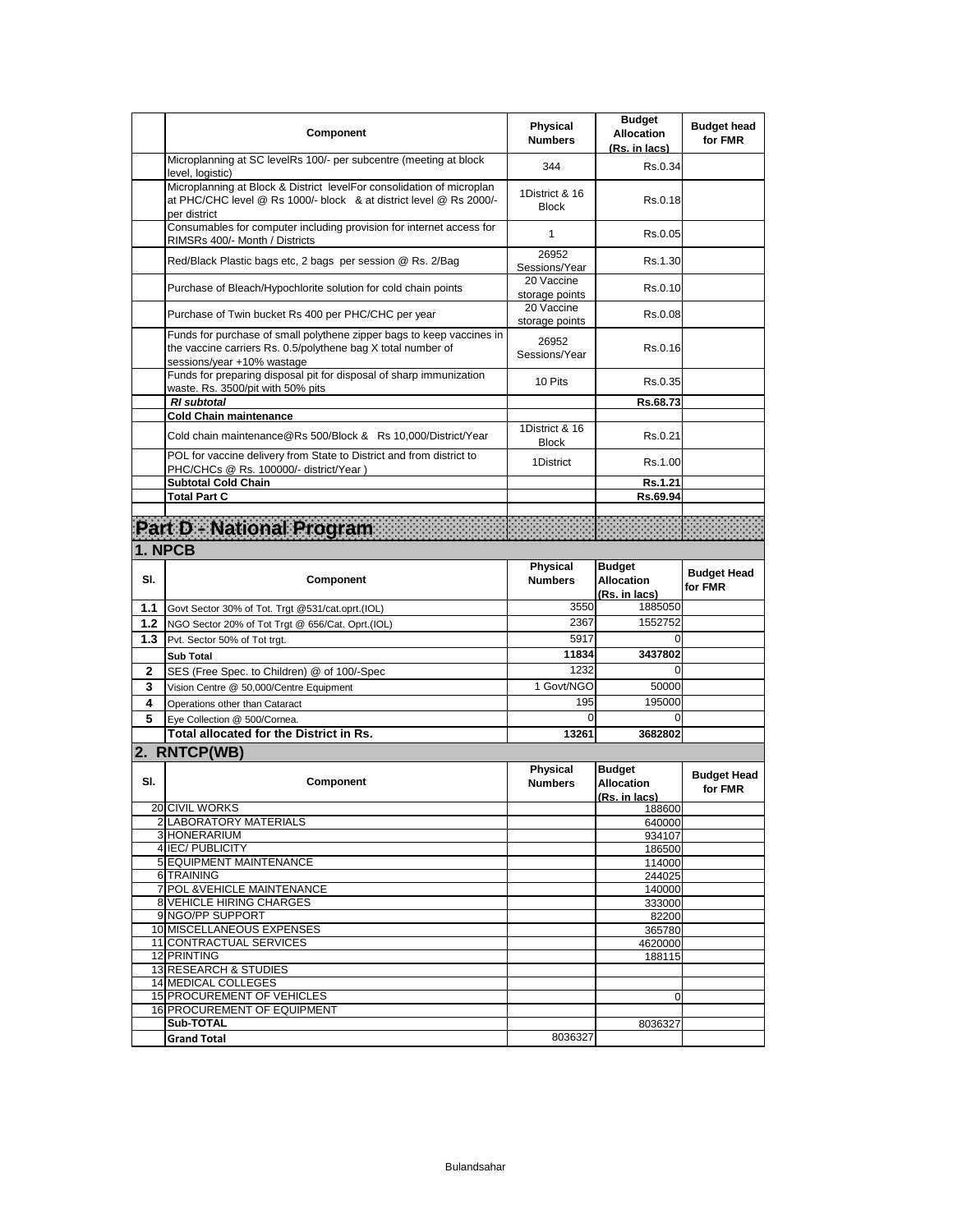|                | Component                                                                                         | Physical<br><b>Numbers</b> | <b>Budget</b><br><b>Allocation</b><br><u>(Rs. in lacs)</u> | <b>Budget head</b><br>for FMR |
|----------------|---------------------------------------------------------------------------------------------------|----------------------------|------------------------------------------------------------|-------------------------------|
| 3. NLEP        |                                                                                                   |                            |                                                            |                               |
|                | <b>Activities</b>                                                                                 | Physical<br><b>Targets</b> | <b>Financial</b>                                           |                               |
|                |                                                                                                   |                            | <b>Allocation</b>                                          |                               |
|                | 1 Contractual Services- Driver                                                                    |                            |                                                            |                               |
|                | Remuneration @ Rs. 7,000/= P.M.                                                                   | $\Omega$                   | $\mathbf 0$                                                |                               |
|                | Sub total                                                                                         |                            | $\Omega$                                                   |                               |
| $\overline{2}$ | <b>Office Maintenance</b>                                                                         |                            |                                                            |                               |
|                | Telephone/Fax/Internet @ Rs. 15,000/= P.A.                                                        |                            | 15000                                                      |                               |
|                | Office Operation & Maintenance @ Rs. 18,000/= P.A.                                                |                            | 18000                                                      |                               |
|                | Consum-ables Stationery @ Rs. 24,000 P.A.                                                         |                            | 24000                                                      |                               |
|                | Maintenance of Office Equipment & Furniture etc.                                                  |                            | 15000                                                      |                               |
|                | Sub total<br>3 Mobility-                                                                          |                            | 72000                                                      |                               |
|                | Vehicle operation / hiring of 1 Vehicle @ Rs 75000 P.A.                                           |                            | 75000                                                      |                               |
|                | Sub total                                                                                         |                            | 75000                                                      |                               |
| $\overline{4}$ | <b>Training</b>                                                                                   |                            |                                                            |                               |
|                | 4 Days' Training of newly recruited Medical Officers @ Rs 28,000 per                              | 12                         | 11200                                                      |                               |
|                | batch of 30 trainees                                                                              |                            |                                                            |                               |
|                | 3 Days' Training of newly recruited Health Workers @ Rs 24,000 per<br>batch of 30 trainees        | 0                          | 0                                                          |                               |
|                | 2 Days' Refresher Training of Medical Officers @ Rs 16,000 per batch<br>of 30 trainees            | 30                         |                                                            |                               |
|                | 2 Days' Refresher Training of Health Workers @ Rs 16,000 per batch<br>of 30 trainees              | 60                         | 48000                                                      |                               |
|                | Sub total                                                                                         |                            | 59200                                                      |                               |
|                | 5 Procurement                                                                                     |                            |                                                            |                               |
|                | Supportive medicines and other items for patients @ Rs39 per patient                              |                            | 10300                                                      |                               |
|                | under treatment<br>Splints, Crutches, Items for Deformity Patients Rs. 15/= per patient           |                            | 4000                                                       |                               |
|                | under treatment                                                                                   |                            |                                                            |                               |
|                | Patient Welfare Rs. 26/= per patient under treatment                                              |                            | 6800                                                       |                               |
|                | Printing of forms @ Rs. 39/= per patient under treatment                                          |                            | 10300                                                      |                               |
|                | Sub total                                                                                         |                            | 31400                                                      |                               |
|                | 6 IEC Activities                                                                                  | $\overline{2}$             |                                                            |                               |
|                | Rallies @ Rs. 5,000/= each                                                                        | 10                         | 10000                                                      |                               |
|                | School Quiz @ Rs. 1000/= each                                                                     | 2                          | 10000                                                      |                               |
|                | IPC workshops of ASHA @ Rs. 5000/= each                                                           |                            | 10000                                                      |                               |
|                | Health Mela in local festivals, Melas etc. @ Rs. 5,000/= each                                     |                            | 5000                                                       |                               |
|                | Sub total                                                                                         |                            | 35000                                                      |                               |
|                | 7 Urban Leprosy Project                                                                           |                            |                                                            |                               |
|                | <b>Supportive Medicines</b>                                                                       |                            | 18000                                                      |                               |
|                | Monitoring & Supervision                                                                          |                            | 12000                                                      |                               |
|                | MDT delivery & follow-up services                                                                 |                            | 22600                                                      |                               |
|                | Sub total                                                                                         |                            | 52600                                                      |                               |
|                | 8 Incentive to Ashas                                                                              |                            | 25400                                                      |                               |
|                | 9 Review Meetings                                                                                 |                            | 18000                                                      |                               |
|                | 10 Disability Prevention & Medical Rehabilitation                                                 |                            |                                                            |                               |
|                | Screening Camp for selection of RCS patients                                                      |                            | 0                                                          |                               |
|                | Screening Camp - miscellaneous expenses<br>Screening Camp- Self Care Kits & patient Welfare items |                            | $\mathbf{O}$                                               |                               |
|                | Sub total                                                                                         |                            | 0<br>0                                                     |                               |
|                | 11 Cash Assistance                                                                                |                            |                                                            |                               |
|                | Cash assistance- POL for Vehicle                                                                  |                            | 20000                                                      |                               |
|                | Cash assistance- TA DA for Leprosy Staff                                                          |                            | 40000                                                      |                               |
|                | Sub total                                                                                         |                            | 60000                                                      |                               |
|                | <b>Grand Total</b>                                                                                |                            | 428600                                                     |                               |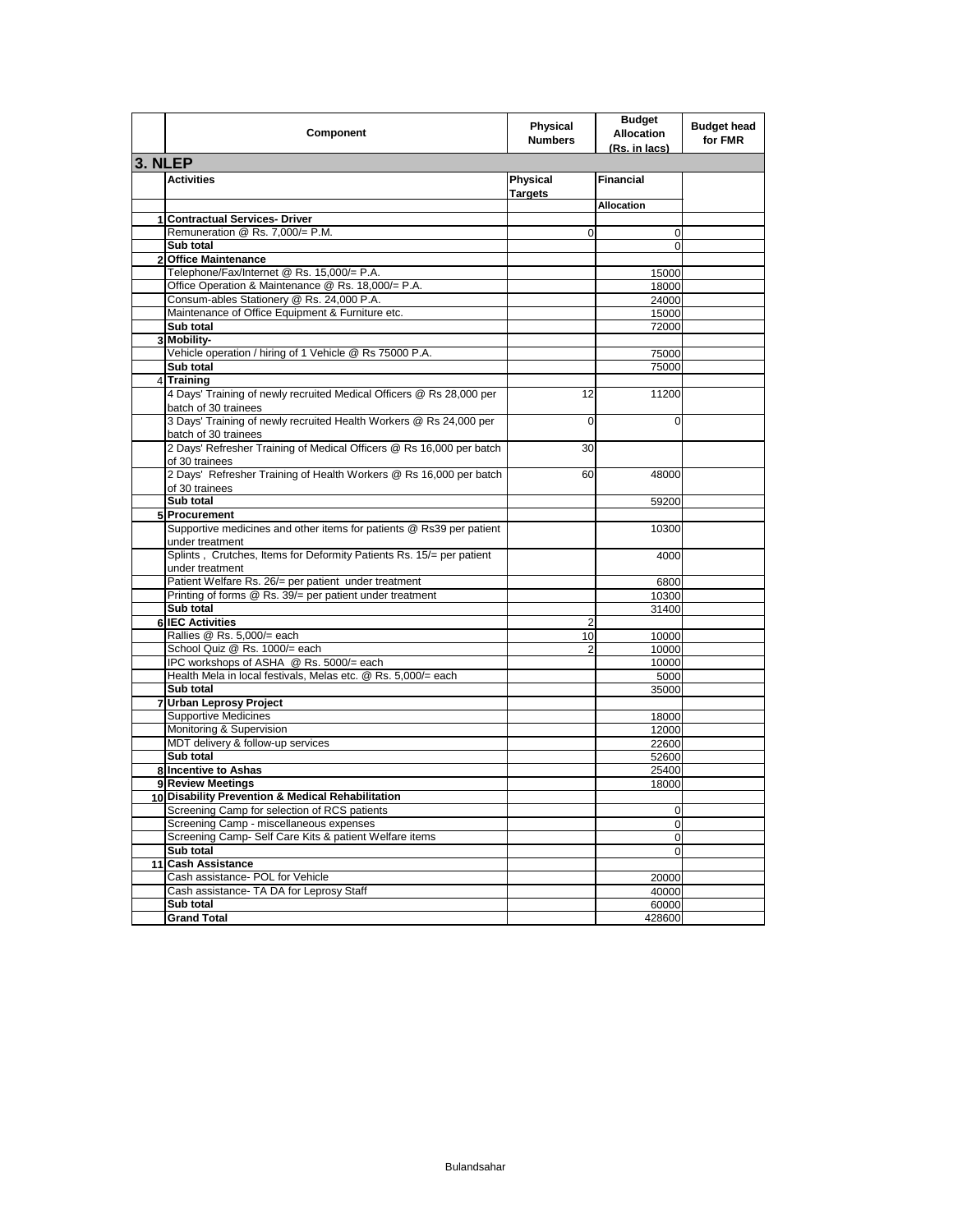|                   | Component                                                      | Physical<br><b>Numbers</b> | <b>Budget</b><br><b>Allocation</b><br>(Rs. in lacs) | <b>Budget head</b><br>for FMR |
|-------------------|----------------------------------------------------------------|----------------------------|-----------------------------------------------------|-------------------------------|
|                   | <b>4. NVBDCP</b>                                               |                            |                                                     |                               |
| <b>Sl.</b><br>No. | <b>Activity Proposed</b>                                       | Physical<br><b>Numbers</b> | <b>Budget</b><br>Allocation (Rs.<br>In lacs)        | <b>Budget head</b><br>for FMR |
|                   | 1 DBS (Domestic Budgetary Support)                             |                            |                                                     |                               |
|                   | 1.1 Malaria                                                    |                            |                                                     |                               |
|                   | Incentive to ASHA                                              |                            |                                                     |                               |
|                   | Training                                                       |                            |                                                     |                               |
|                   | Monitoring & Supervision                                       |                            | 45000                                               |                               |
|                   | BCC/IEC Anti Malaria Month                                     |                            | 30000                                               |                               |
|                   | Malaria: Total                                                 |                            | 75000                                               |                               |
|                   | 1.2 Elimination of Lymphatic Filarisis                         |                            |                                                     |                               |
|                   | Training of MO's                                               |                            |                                                     |                               |
|                   | Training of Paramedical / Supervisor                           |                            |                                                     |                               |
|                   | Night Survey                                                   |                            |                                                     |                               |
|                   | POL/Mobility                                                   |                            |                                                     |                               |
|                   | Training of drug Disrtibuters                                  |                            |                                                     |                               |
|                   | Honorarium of drug distributers                                |                            |                                                     |                               |
|                   | Honorrium of Supervisors                                       |                            |                                                     |                               |
|                   | <b>Morbity Management</b>                                      |                            |                                                     |                               |
|                   | Inter Sectoral Conver. & social mobilization in Ly. Filariasis |                            |                                                     |                               |
|                   | from malaria BCC/IEC                                           |                            |                                                     |                               |
|                   | Filaria: Total                                                 |                            | 0                                                   |                               |
|                   | 1.3 Dengue/ Chikungunya                                        |                            |                                                     |                               |
|                   | Apex Referral Lab                                              |                            |                                                     |                               |
|                   | sentinel surveillance Hospital                                 |                            |                                                     |                               |
|                   | Epidemic Preparedness & rapid response                         |                            |                                                     |                               |
|                   | Training Workshop                                              |                            |                                                     |                               |
|                   | Dengue/ Chikungunya from malaria BCC/IEC                       |                            |                                                     |                               |
|                   | Dengue/ Chikungunya: Total                                     |                            | 0                                                   |                               |
|                   | $1.4$ AES/JE                                                   |                            |                                                     |                               |
|                   | Strengthing of Surveillance Treatment facilities               |                            |                                                     |                               |
|                   | Strengthing of Surveillance diagnosis JE lab facilities        |                            |                                                     |                               |
|                   | Capacity building / Traiging                                   |                            |                                                     |                               |
|                   | monitoring and Supervision                                     |                            |                                                     |                               |
|                   | Communi. Awareness in JE/AES from Malaria BCC/IEC              |                            |                                                     |                               |
|                   | AES/JE: Total                                                  |                            | 0                                                   |                               |
|                   | 2 Kala-azar                                                    |                            |                                                     |                               |
|                   | Kalazar Survey                                                 |                            |                                                     |                               |
|                   | Kalazar Fortnight Campain                                      |                            |                                                     |                               |
|                   | IEC/BCC                                                        |                            |                                                     |                               |
|                   | Labour Charges                                                 |                            |                                                     |                               |
|                   | Total Kala-azar                                                |                            | 0                                                   |                               |